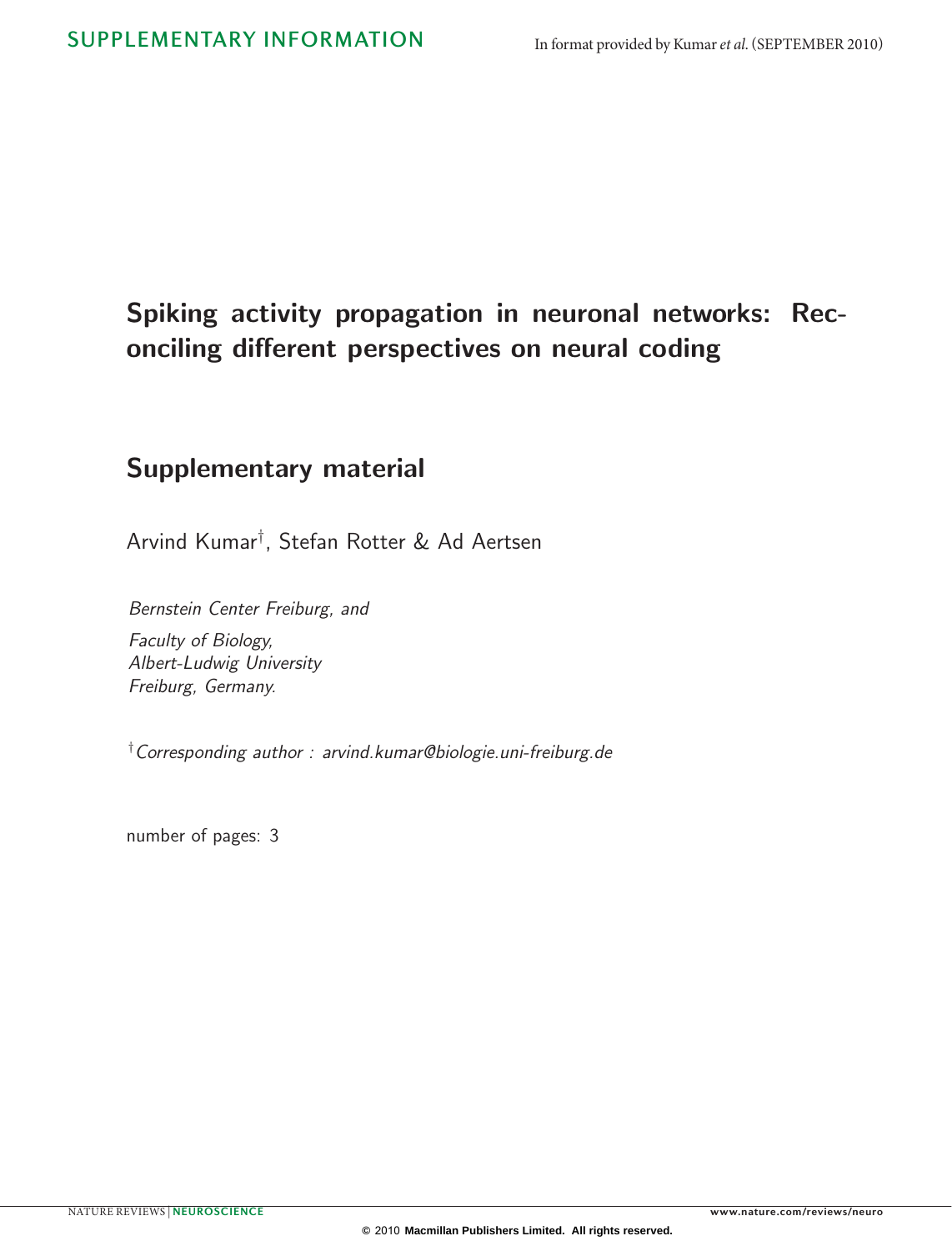## SUPPLEMENTARY INFORMATION

## Network model

#### Neurons

The neurons in the network were modeled as leaky integrate-and-fire neurons, with the subthreshold dynamics of the membrane potential  $V^i(t)$  in neuron  $i$  described by:

$$
C\frac{d}{dt}V^{i}(t) + G_{\text{rest}}\left[V^{i}(t) - V_{\text{rest}}\right] = I_{\text{syn}}^{i}
$$
\n(1)

where  $I^i_{\mathrm{syn}}$  is the total synaptic input current into neuron  $i$  and C,  $\mathsf{G}_{\mathrm{rest}}$  reflect the passive electrical properties of its membrane at rest ( $V_{\text{rest}} = -70 \text{ mV}$ ) When the membrane potential reached a fixed spike threshold  $V_{\text{thresh}}$  above rest, a spike was emitted, the membrane potential was reset to its resting value, and synaptic integration was halted for 2 ms, mimicking the refractory period in real neurons.

#### **Network**

We simulated a six layer feed-forward network (FFN) with 150 excitatory neurons in each layer. All the neurons were driven by excitatory and inhibitory Poisson type spike trains to obtain an average firing rate of 2 Hz in all the neurons. Neurons from layer 'N' made connections exclusively with neurons in layer 'N+1' with a connection probability  $\epsilon$ . This connection probability was a free parameter in the model and was systematically varied from 0.1 to 1. Neurons in the last layer did not send out connections.

#### Synapses

Inter-group synaptic input was modeled by transient conductance changes, using alphafunctions

$$
G(t) = \begin{cases} J \frac{t}{\tau} e^{-\frac{t}{\tau}} & \text{for } t \ge 0\\ 0 & \text{for } t < 0. \end{cases} \tag{2}
$$

Synaptic conductance transients were taken to have a uniform rise time of  $\tau = 0.33$  ms. We refer to the peak amplitude 'J/e' of the conductance transient at  $t = \tau$  as the 'strength' of the synapse. Generally, excitatory and inhibitory synapses had different strengths  $J_e$  and  $J_i$ assigned.

Assuming fixed synaptic couplings, the total excitatory conductance  $G^i_{\rm exc}(t)$  in neuron  $i$  was given by

$$
G_{\text{exc}}^i(t) = \sum_{j=1}^{K_{\text{exc}}+K_{\text{ext}}} \sum_k g_{\text{exc}}(t - t_k^j - D). \tag{3}
$$

The outer sum runs over all excitatory synapses  $(K_{\text{exc}} + K_{\text{ext}})$  on this particular neuron, the inner sum runs over the sequence of spikes arriving at a particular synapse. A neuron received  $K_{\text{exc}}$  exclusively from the neurons in the previous group.  $K_{\text{exc}}$  was determined by the number of neurons in a group and the inter-group connection probability ( $\epsilon$ ). In all the simulations